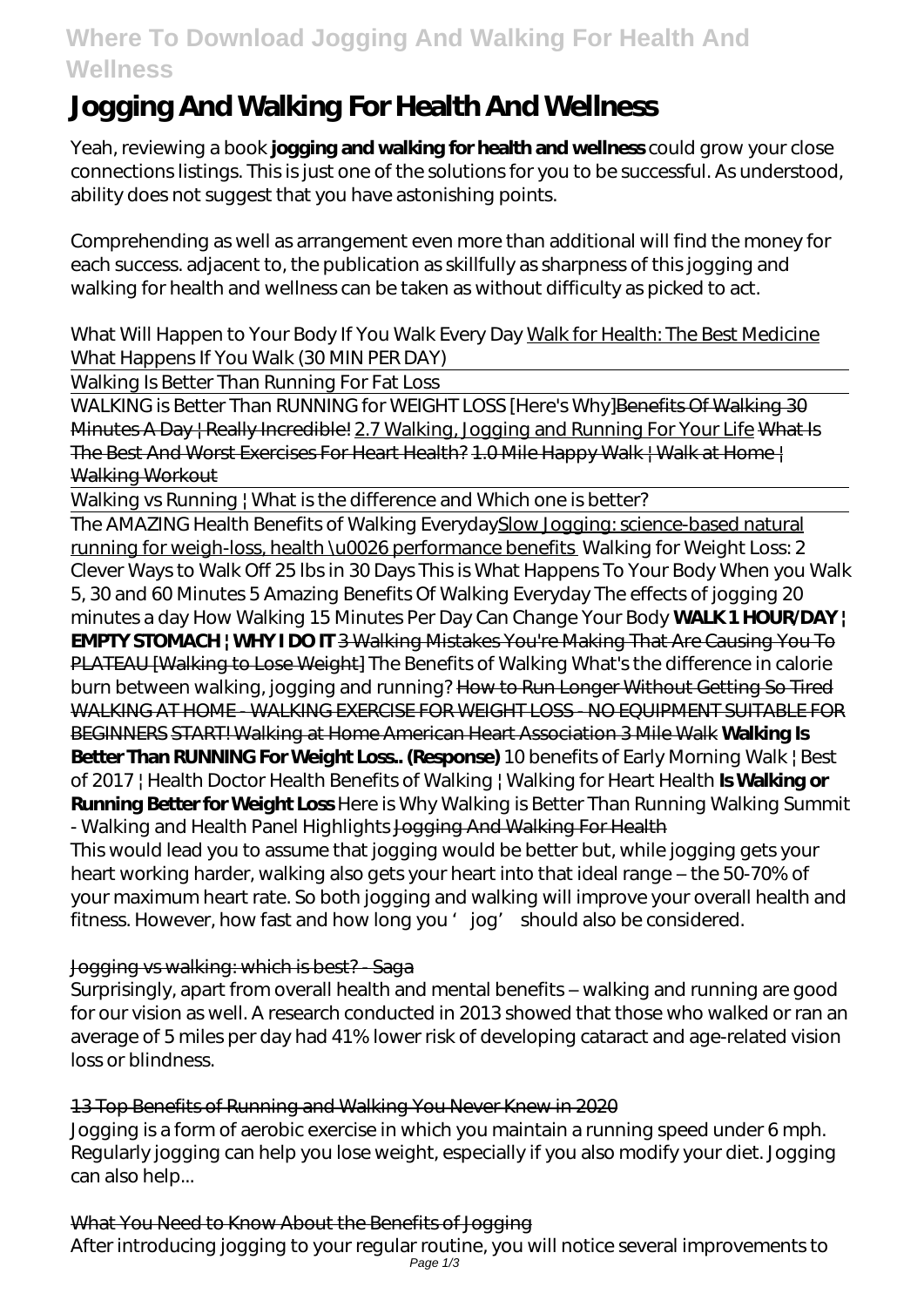## **Where To Download Jogging And Walking For Health And Wellness**

your psychological health and energy levels. Jogging is often advised to those suffering from depression or addiction, although you do not need to be suffering from either of these two to notice the benefits. Jogging causes a state of euphoria known as 'runner's high' which comes after a period of moderate exercise. This feeling of euphoria is due to the release of endorphins.

#### 22 benefits of jogging - June 2020

Walking and running are both aerobic cardiovascular, or "cardio" exercise. Some of the health benefits of cardio include: Some of the health benefits of cardio include: helps you lose weight ...

#### Walking vs. Running: Which is Better for Your Health?

Jogging boosts the metabolism and is more effective than mere walking. A healthy diet along with regular jogging will melt those extra inches that you have always wanted to shed. Jogging not only burns fat but also helps you maintain your weight.

#### 10 Incredible Benefits of Jogging to Stay Fit & Healthy

Health and safety suggestions with running and jogging Suggestions include: Make sure you eat a healthy, well-balanced diet. Avoid eating directly before going for a run. Avoid running during the hottest part of the day in summer. Drink plenty of water before, during and after your run. Take your mobile phone with you.

#### Running and jogging - health benefits - Better Health Channel

While walking, jogging and running require energy to transport the body over a given distance, running has higher energy costs and also produces the fastest physiological changes, In direct difference to walking and jogging running also produces an after-burn which continues to consume calories for some time after the end of the run.

## The Difference Between Walking, Jogging and Running

" eBook Jogging And Walking For Health And Fitness " Uploaded By Roald Dahl, jogging is a form of aerobic exercise in which you maintain a running speed under 6 mph regularly jogging can help you lose weight especially if you also modify your diet jogging can also help so both jogging and walking will improve your overall health

## Jogging And Walking For Health And Fitness [PDF]

^ Last Version Jogging And Walking For Health And Fitness ^ Uploaded By Alexander Pushkin, jogging is a form of aerobic exercise in which you maintain a running speed under 6 mph regularly jogging can help you lose weight especially if you also modify your diet jogging can also help jogging and walking for health and fitness item

## Jogging And Walking For Health And Fitness PDF

"Many studies have shown that physical activity has a positive effect on health, but the optimum frequency, intensity, and duration of exercise haven't yet been established," says lead author (and...

#### Is Jogging Healthy for the Heart, or Harmful to It?

As a result of all the health benefits jogging offers, it has also been found to improve longevity. Physical activity in general lowers your risk of death by as much as 30 percent, compared to someone who is inactive. 13 Jogging at 6 mph or lower for just five or ten minutes a day could bring significant reduction in mortality.